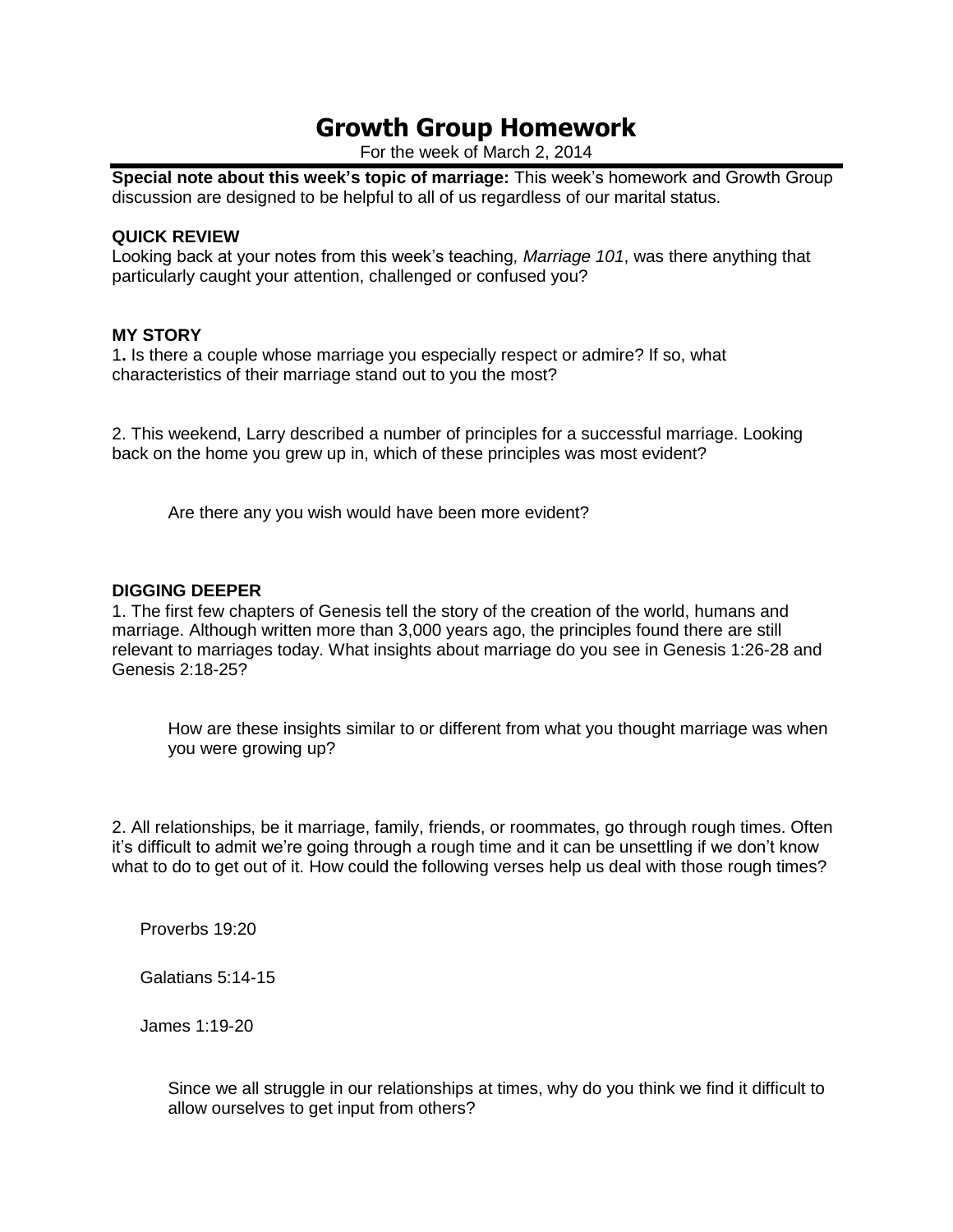At what point would you be willing to seek input from someone regarding an issue you were dealing with in a relationship?

Can we ever become too dependent on input from others?

3. The Bible is full of stories about relationships between fathers and sons, mothers and daughters, friends, husbands and wives, bosses and employees, and many others. It also contains lots of great wisdom on how to do relationships in a healthy and God-honoring way. Pick one of the three relationships below, read the verses listed for that relationship, and then write down how those verses could be of help to you or someone you know in that area.

Parent/Child Ephesians 6:1-4, Deuteronomy 6:6-9, Proverbs 22:6

**Friends** Proverbs 27:5-6, Proverbs 27:17, Ecclesiastes 4:9-12

Husband/Wife Proverbs 31:10-12, Ephesians 5:25-33

## **TAKING IT HOME**

1. Based on this week's sermon and homework, is there anything you need to change or do in one of your relationships to make it healthier?

Prayer Requests:

 $\Rightarrow$  $\Rightarrow$ 

 $\Rightarrow$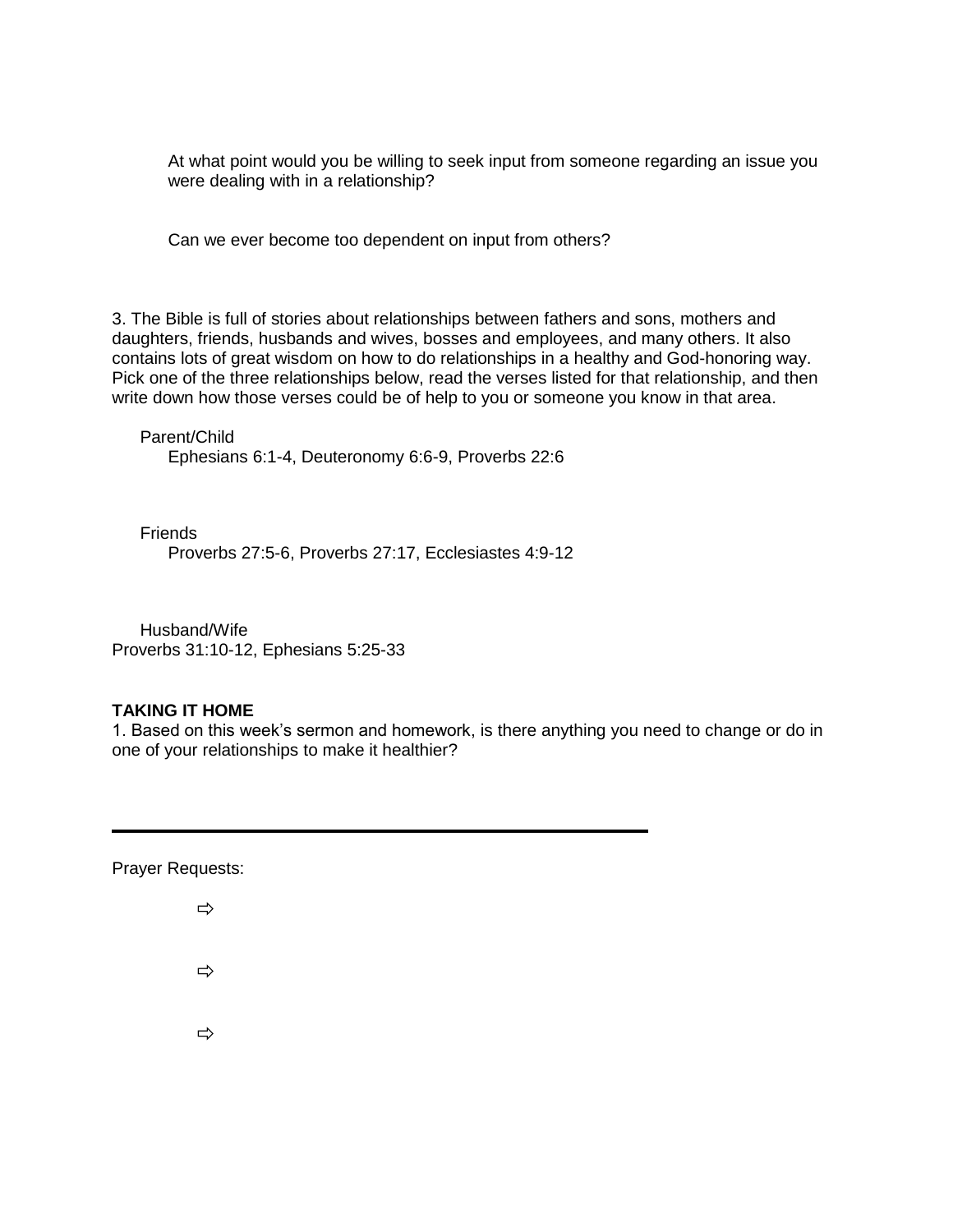# **Growth Group Homework**

For the week of March 2, 2014

**Special note about this week's topic of marriage:** This week's homework and Growth Group discussion are designed to be helpful to all of us regardless of our marital status.

#### **QUICK REVIEW**

Looking back at your notes from this week's teaching*, Marriage 101*, was there anything that particularly caught your attention, challenged or confused you?

## **MY STORY**

1**.** Is there a couple whose marriage you especially respect or admire? If so, what characteristics of their marriage stand out to you the most?

2. This weekend, Larry described a number of principles for a successful marriage. Looking back on the home you grew up in, which of these principles was most evident?

Are there any you wish would have been more evident?

## **DIGGING DEEPER**

1. The first few chapters of Genesis tell the story of the creation of the world, humans and marriage. Although written more than 3,000 years ago, the principles found there are still relevant to marriages today. What insights about marriage do you see in Genesis 1:26-28 and Genesis 2:18-25?

#### **Genesis 1:26-28**

**<sup>26</sup>** Then God said, "Let us make mankind in our image, in our likeness, so that they may rule over the fish in the sea and the birds in the sky, over the livestock and all the wild animals, and over all the creatures that move along the ground."

- **<sup>27</sup>** So God created mankind in his own image,
	- in the image of God he created them;
	- male and female he created them.

**<sup>28</sup>** God blessed them and said to them, "Be fruitful and increase in number; fill the earth and subdue it. Rule over the fish in the sea and the birds in the sky and over every living creature that moves on the ground." *[NIV]*

#### **Genesis 2:18-25**

**<sup>18</sup>** The Lord God said, "It is not good for the man to be alone. I will make a helper suitable for him." **<sup>19</sup>** Now the Lord God had formed out of the ground all the wild animals and all the birds in the sky. He brought them to the man to see what he would name them; and whatever the man called each living creature, that was its name. **<sup>20</sup>** So the man gave names to all the livestock, the birds in the sky and all the wild animals.

But for Adam no suitable helper was found. **<sup>21</sup>** So the Lord God caused the man to fall into a deep sleep; and while he was sleeping, he took one of the man's ribs and then closed up the place with flesh. **<sup>22</sup>** Then the Lord God made a woman from the rib he had taken out of the man, and he brought her to the man.

**<sup>23</sup>** The man said,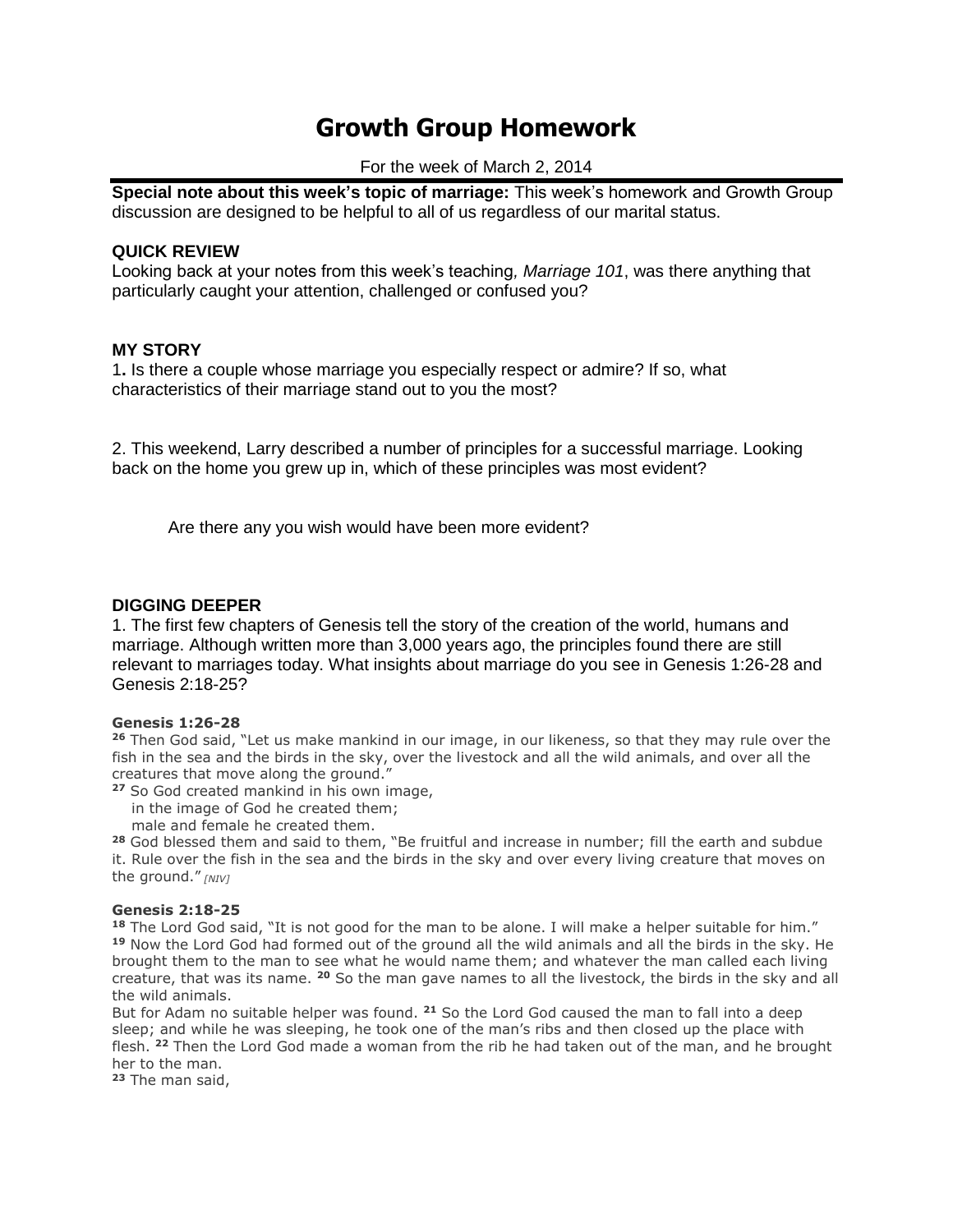"This is now bone of my bones

and flesh of my flesh;

she shall be called 'woman,'

for she was taken out of man."

**<sup>24</sup>** That is why a man leaves his father and mother and is united to his wife, and they become one flesh.

**<sup>25</sup>** Adam and his wife were both naked, and they felt no shame. *[NIV]*

How are these insights similar to or different from what you thought marriage was when you were growing up?

2. All relationships, be it marriage, family, friends, or roommates, go through rough times. Often it's difficult to admit we're going through a rough time and it can be unsettling if we don't know what to do to get out of it. How could the following verses help us deal with those rough times?

#### Proverbs 19:20

**<sup>20</sup>** Listen to advice and accept discipline, and at the end you will be counted among the wise. *[NIV]*

#### Galatians 5:14-15

**<sup>14</sup>** For the entire law is fulfilled in keeping this one command: "Love your neighbor as yourself." **<sup>15</sup>**If you bite and devour each other, watch out or you will be destroyed by each other. *[NIV]*

#### James 1:19-20

*Listening and Doing* **<sup>19</sup>** My dear brothers and sisters, take note of this: Everyone should be quick to listen, slow to speak and slow to become angry, **<sup>20</sup>** because human anger does not produce the righteousness that God desires. *[NIV]*

Since we all struggle in our relationships at times, why do you think we find it difficult to allow ourselves to get input from others?

At what point would you be willing to seek input from someone regarding an issue you were dealing with in a relationship?

Can we ever become too dependent on input from others?

3. The Bible is full of stories about relationships between fathers and sons, mothers and daughters, friends, husbands and wives, bosses and employees, and many others. It also contains lots of great wisdom on how to do relationships in a healthy and God-honoring way. Pick one of the three relationships below, read the verses listed for that relationship, and then write down how those verses could be of help to you or someone you know in that area.